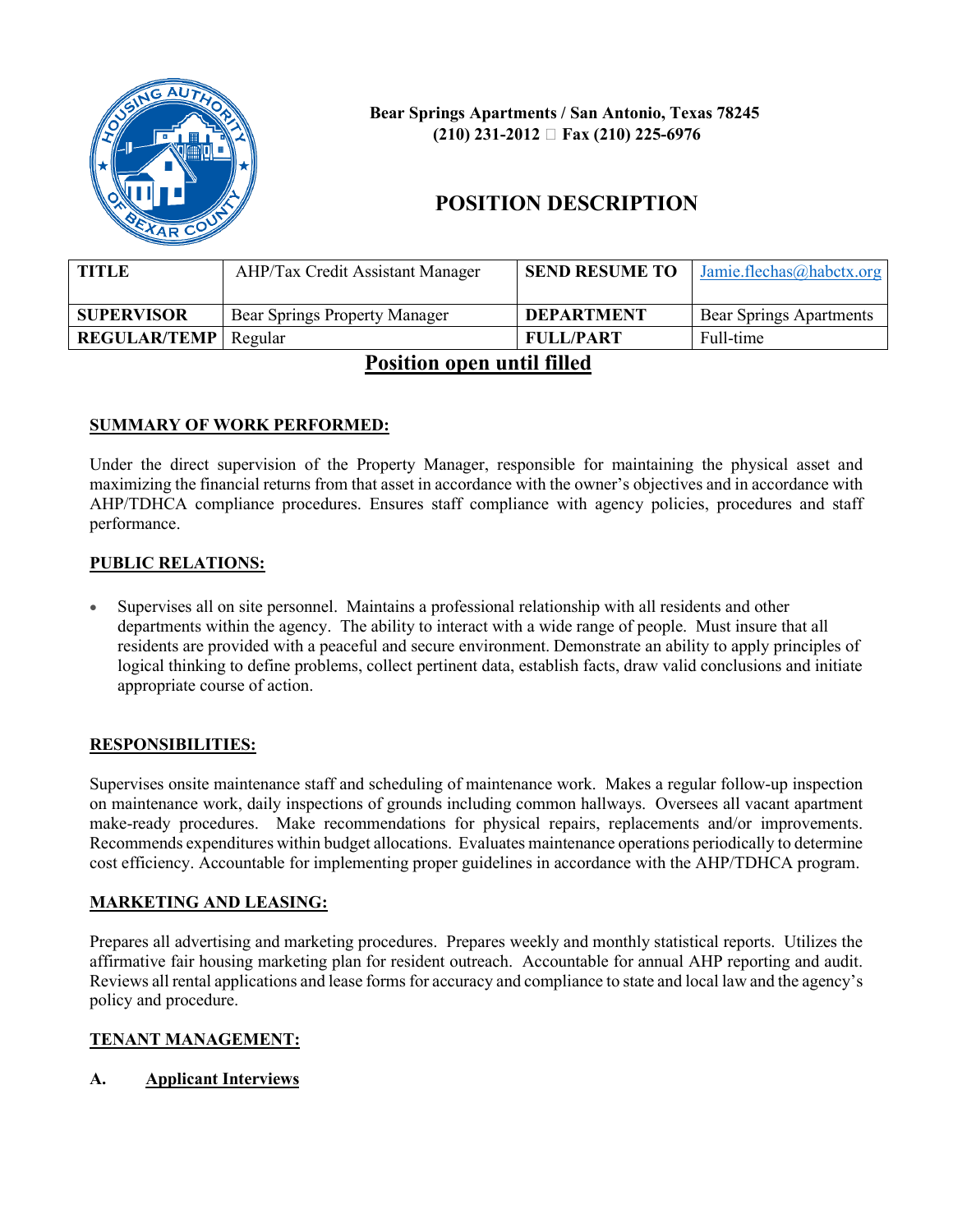Conducts interviews to determine family composition, source and amount of income. Records employment history, retail credit reports. Verifies and records Names, birth dates and Social Security numbers of all family members.

#### **B. Rent Computation**

Computes rent for new applicants when verification of income is complete, by applying established factors used in rent computation.

#### **C. Rent Collection**

Responsible for enforcing rent payment policy and collection of rental payments from residents by money order or cashier's check. Post payments to proper journals, ledgers and prepares receipts from Elite/Emphasis. Recomputes rent on current residents after each continued occupancy interview and when residents voluntary reporting warrants such action. Reviews market rents and collections to ensure that the proper rent, NSF and bad debt collection procedures are being followed.

#### **D. Receives Resident's Complaints**

Investigates all residents' complaints. Sets up appointment for follow-up if problem is not solved in first interview or if problem is of such nature that a group interview is needed. Takes action deemed necessary or refers problem to Property Manager. Places signed resident statements in permanent file.

#### **E. Home Visits**

Makes a visit to resident's home on a monthly basis or when complaint is received from resident's neighbors on such matters as poor housekeeping or truancy. Makes investigation and counsels with offending resident. Make home visit to resident when fails to respond to call-in from office.

#### **F. Makes Charges for Maintenance Services**

If maintenance is required due to resident's negligence, posts charges to resident's account and compute coding sheets. Advises resident by written notice that charge has been made.

#### **FINANCIAL REPORTING AND CONTROL:**

Assist in budget preparations, and preparation of management plan updates. Supervises maintenance of property files and records. Assist the Manager with the employee evaluations; recommendations for promotion and/or salary increases; employee reprimand. Maintains accurate employee files. Prepares purchase orders and approves invoices for payment, which are processed and forwarded to Financial Coordinator. Prepares inventory of all nonexpendable equipment and supplies. Prepares bank deposits and assures their accuracy.

#### **JOB PERFORMANCE REQUIREMENTS:**

Must have considerable knowledge of state and local law in addition to knowledge of the Section 8 rental assistance programs, in accordance with HUD policy and procedure. Willingness to perform any task that is required to allow the complex to run smoothly and efficiently. AHP/TDHCA experience required. Ability to create an appearance and manner to enhance the image of the property. Must possess excellent communications skills.

- Typing of correspondence and reports as needed to initiate action.
- Answering telephone and providing information on program when requested.
- Collects rents due and delinquent, and accurately posts and follows up with notices of late charges, maintenance charges and notice to vacate (if necessary).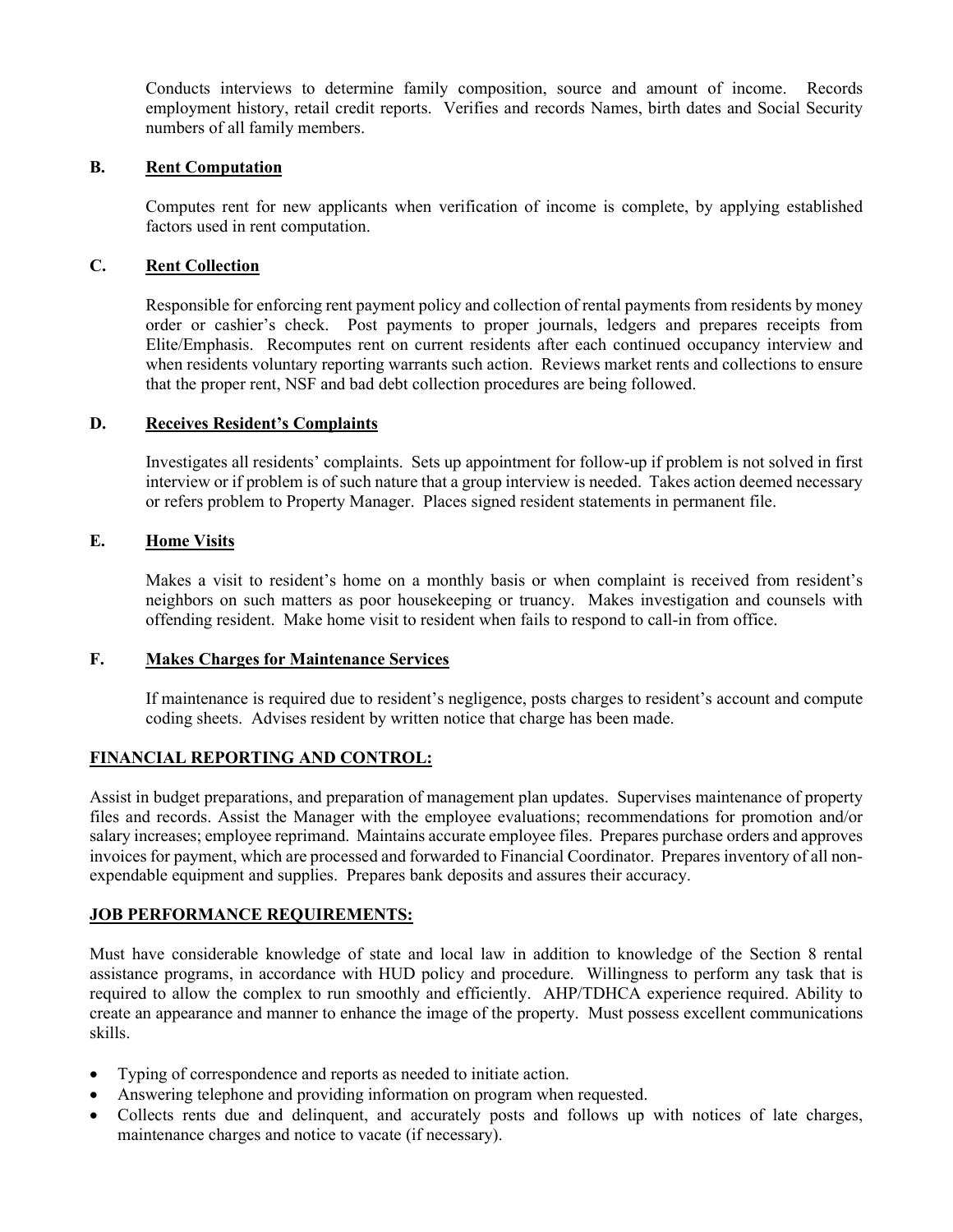- Schedules appointments for the Bear Spring Apartments and maintains adequate filing system of records.
- Maintains property control.
- Completes necessary monthly and weekly reports. Prepares monthly newsletters for timely distribution.
- Responsible for file quota and approvals for program restrictions
- Monitors files before manual approval in Elite/Emphasis for all renewals, re-certifications and move in's
- Responsible for administrative purchases, POs, and invoices. Prepares bank deposits when needed.
- Have knowledge regarding suppliers, their services, and goods.
- Must be familiar with Social Agencies and their services.
- Processes applications, computations, receiving resident complaints, overseeing that rent payments are posted accurately, and preparing daily bank deposits.
- Provides directive to staff in conducting leasing interviews, inspections and processing of resident vacancies and computes initial and interim rentals.
- Records time and attendance on subordinate employees, completes performance evaluations, recommends disciplinary actions when necessary; and assigns and observes daily work activity.
- Monitors and contacts residents regarding delinquent rent, appears in court to present evidence on failure to pay or undesirable resident behavior and refers resident to local social service agencies for financial assistance.
- Attends departmental meetings, coordinates staff meetings when necessary and oversees and coordinates resident activities and required events.
- Oversees maintenance issues by making periodic inspection of the development; reviews maintenance reports and spot check work; encourages resident input on maintenance needs, distributes work assignments investigates complaints on maintenance work and records monthly maintenance repairs.
- Conducts tours of the respective housing developments in the absence of the community manager.
- Guide and lead employees on various issues.
- Assist the Manager with preparation and participate collectively with Corporate and Resident Services personnel in Bi-Annual Board meetings.

These essential functions require presence in the workplace on a regular basis and regular attendance must be maintained.

## **KNOWLEDGE AND SKILLS:**

Considerable experience in working with the public. Knowledge of tenant accounting principles. Must be a Certified Apartment Manager and/or Certified Public Housing Manager or Certified. Graduation from a four-year college or university. A combination of experience and/or education will be considered.

- Experience in working respectfully and courteously with staff, residents, and the general public.
- Knowledge of local government structure, and social service agencies.
- Ability to operate personal computer and basic office equipment such as a copier, printer, calculator.
- Skills in addressing groups and presenting information in a clear, organized, and convincing manner.
- Filing and record keeping system, including document imaging, and clerical skills
- Modern office practices, procedures, and customer service principles
- Verbal and written communication skills with telephone and email techniques and etiquette
- Handle multiple tasks and priorities with interruptions.
- Deal with a variety of people with diverse backgrounds
- Effectively plan and organize workload in a customer-focused and fast-paced professional environment
- Understand and follow verbal and written instructions.
- Operate a computer, enter data, maintain records, and generate reports using Word & Excel.
- Meet schedules and timelines for financial submissions.
- Ability to communicate effectively in Spanish and English.